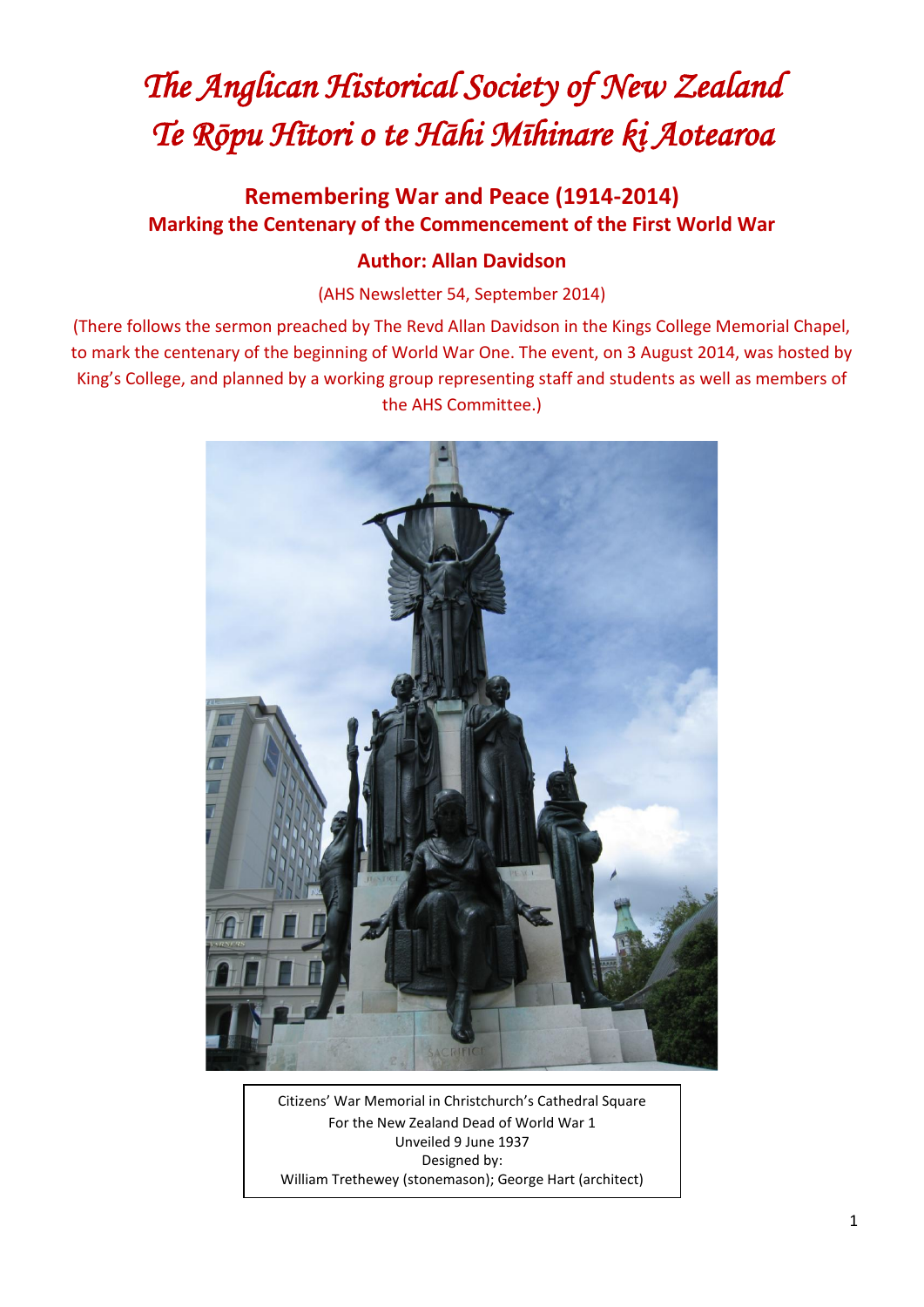In the name of God: Creator, Peace Maker, Life Giver.

We are here to remember:

- o to remember a war which changed the course of history.
- o to remember and honour men and women who displayed heroic courage, self-sacrifice for noble ideals.
- o to remember and honour thousands from our own country, killed or injured in body and mind.
- o to remember and honour all those profoundly affected by the war.

We are here to remember.

One hundred years ago on Tuesday, Lord Liverpool, the New Zealand Governor, read a message from the King. George V expressed his 'confident belief that in this time of trial my Empire will stand united, calm, resolute, trusting in God.' New Zealand in return acknowledged it was 'prepared to make any sacrifice to maintain her heritage and her birth-right.'<sup>1</sup>

No one anticipated the nature of the cataclysmic conflict that dislocated Europe. No one anticipated the scale of sacrifice it would demand. Colonial soldiers were drawn by the attraction of adventure to volunteer. Many feared the war would be over before they got there. Over the next four years, a zealous crusading spirit, gave way to the long depressing slog of war. The conflict bogged down in the trenches of Western Europe. Volunteering at home slowed; conscription was introduced in November 1916. Growing war-weariness was matched with a dogged determination to win at all costs – otherwise death and suffering would be in vain. The names of Anzac Cove and Chunuk Bair, the Somme, and Messines, Passchendaele and Ypres, were etched deeply into our collective memory.

In thinking about the First World War, it's easy to be overwhelmed by statistics. More than 100,000 New Zealanders served overseas; over 18,000 were killed; 40,000 plus injured. New Zealand's pride in the sacrifice made by her soldiers was accompanied by deep grief, scarring the hearts of two generations. Those killed were more than statistics. They were grandchildren, sons, fathers, husbands, brothers, uncles. Among those who lost their lives were women serving as nurses.

Nearly one hundred years later, we are gathered in this sacred place to remember the start of that conflict. 'Lest we forget' are words inscribed on many war memorials.

We are here to remember.

Remembering can be a painful undertaking. On the one hand there is a need to honour the sacrifice of those who were killed. On the other hand, memorials are a reminder of the suffering war produces. No less a figure than the Duke of Wellington in the nineteenth century said, that 'nothing except a battle lost can be half as melancholy as a battle won.'

Kings College Chapel is a powerful statement about how people honoured and remembered those who died in war; built as its foundation stone says: 'To the glory of God and in memory of the Old Boys who gave their lives in the Great War, 1914-18.'

For New Zealand families there were no bodies over which they could grieve. Memorials such as this chapel, honours boards and public monuments became surrogate graves, naming loved ones whose bodies, if they had been found at all, were buried on the other side of the world.

One of the most outstanding war memorials in New Zealand stands beside the shattered Anglican Cathedral in Christchurch. Above the tableau of four figures representing youth, peace, justice and valour is an angel, standing at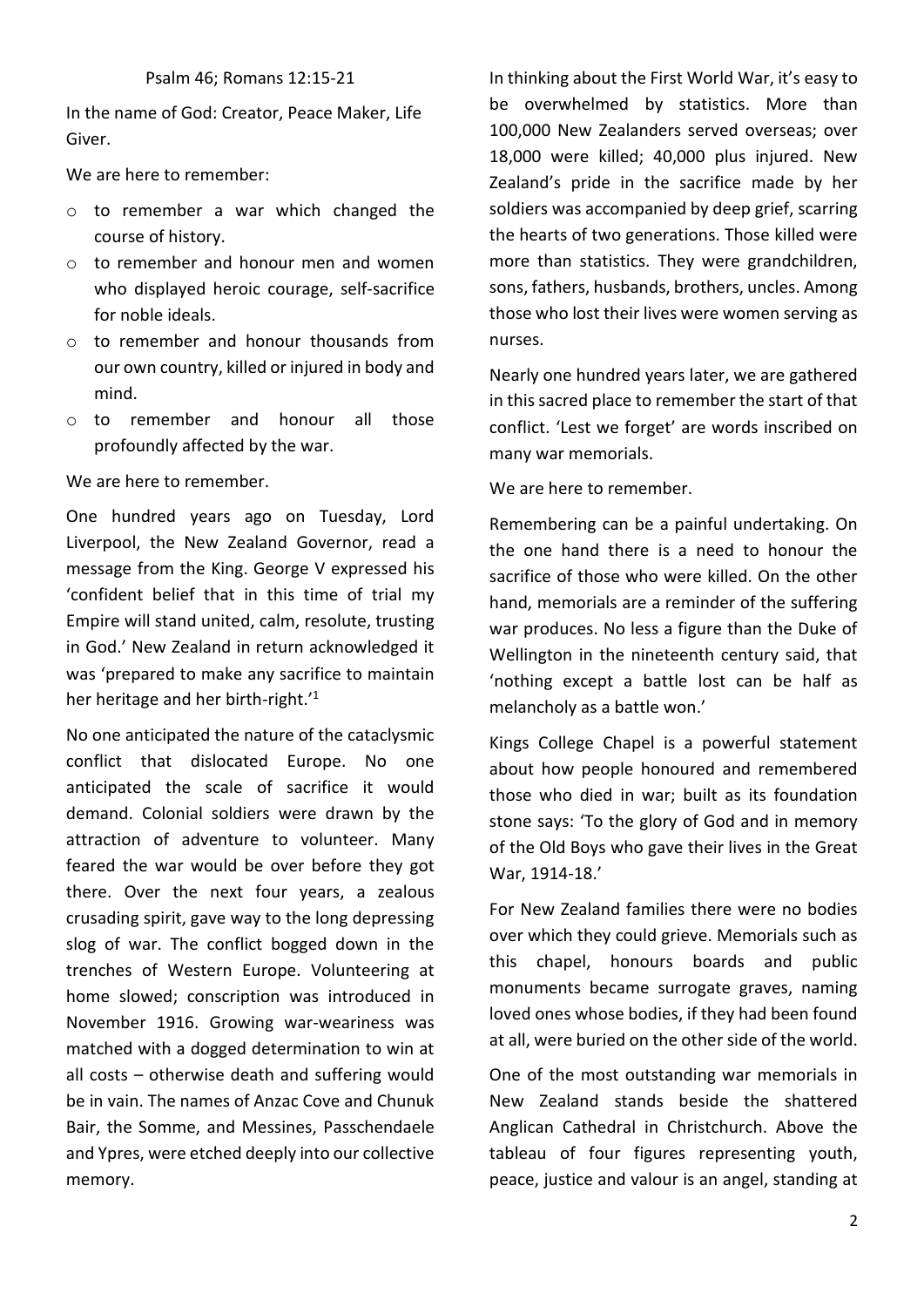the foot of the large cross. In her hands the angel has the sword of war. You can almost feel the tension as you see the angel looking at the bent sword – will it break and bring an end to warfare. Originally the angel with the sword was called 'Victory', 'but it was decided that it would be inappropriate to call her this.'<sup>2</sup>

The memorial was not unveiled until June 1937. The Great War, the war to end all wars, was now being viewed through the mounting crisis in Europe and Asia. While the allies had won the war in 1918, by 1937 the drums of war were being heard again. And so, the angel stands with her eyes looking heavenward and the sword of war is unbroken. Beneath the cross and the five figures there is a seated woman – 'Sacrifice' – with eyes downcast and hands outstretched in an attitude of resignation, suffering and desolation.

Churches are in the business of giving meaning to both life and death. Sacrifice, suffering and hope are at the centre of the Gospel narrative. Not surprisingly, people faced with uncertainty, death and injury in war, sought comfort from Scripture. The Psalmist's appeal to God, as a 'refuge and strength, a very present help in trouble' was offered as reassurance. The Psalmist described the chaotic world: 'The nations are in an uproar, the kingdoms totter ... the earth melts.' This is countered by the confident assertion, 'The Lord of hosts is with us.' People were told God was on their side. The Psalmist confidently asserts that God 'makes wars cease to the end of the earth; he breaks the bow and shatters the spear.'

When war was declared, the Auckland Diocesan Gazette stated: 'We believe in a moral God, and to Him we appeal', quoting from Psalm 44, 'Through Thee we will overthrow our enemies.'

One of the most challenging questions that war raises for Christians is, 'Where was God in all this?' Did God have any part in the conflict? Whose side was God on? If God was involved, why was there so much carnage and destruction of human life? Why, in God's name, did the war go on so long?

The God of Battles, with the church's blessing, was co-opted to consecrate the war; to sanctify sacrifice; to promise soldiers paradise. Pierre Berton wrote, that 'Nations must justify mass killing, if only to support the feelings of the bereaved and the sanity of the survivors.' The churches contributed to the rhetoric used to make sense of the conflict. The concepts of sacrifice, duty, loyalty, comradeship, patriotism, empire, helped give meaning to the loss of life and offered comfort to the relatives of those who were killed.

An interesting contrast to this approach was provided by Charles Studdert Kennedy, the remarkable Anglican army chaplain. In answer to the question, 'Where is God in all this?' he wrote in 1917: 'God suffers now and is crucified afresh every day. God suffers in every man that suffers. God, the God we love and worship, is no far off God of Power but the comrade God of love.<sup>'3</sup>

This idea of the suffering God, a God found in noman's land, counters the God of Battles who takes sides. The suffering God is found in the pain, the anguish, the injuries, deaths and grieving, experienced by all sides in war. This suffering God is symbolised in a cross and not a throne. Studdert Kennedy wrote, 'I don't know or love the Almighty potentate – my only real God is the suffering Father revealed in the sorrow of Christ.' 4

We live in the shadow of a century in which war has brought incredible suffering: Two World Wars (the Holocaust, Hiroshima) the killing fields of Cambodia, and so much more. And now there is the suffering in Israel / Palestine, Syria, Iraq, Afghanistan. 'The abundance of real suffering tolerates no forgetting.' <sup>5</sup>

We can argue about the causes of war; the rights and wrongs of those who take sides. Sometimes